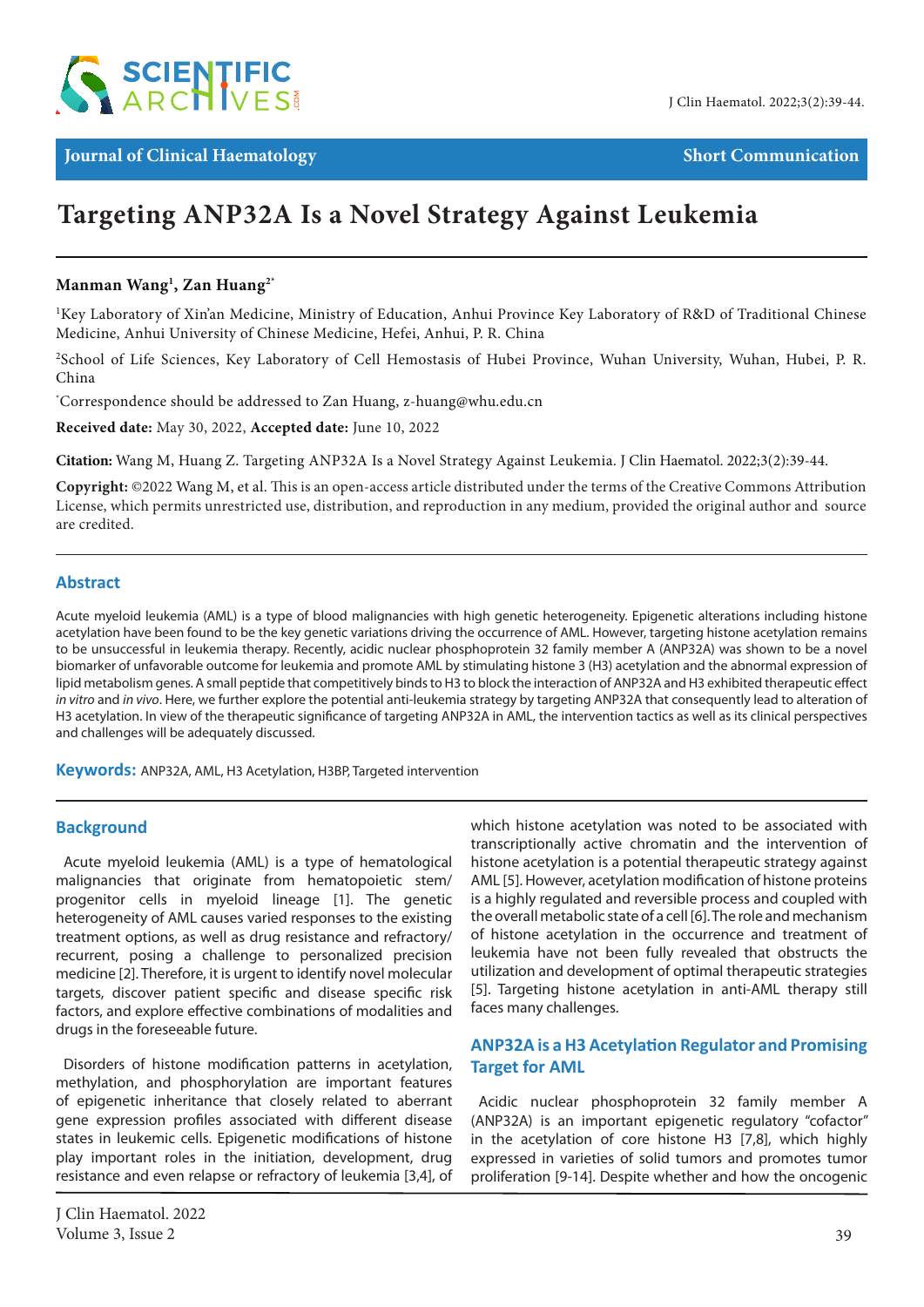activity of ANP32A depends on histone acetylation remains debating, ANP32A deficiency is associated with reduced levels of histone acetylation in prostatic cancer TSU-Pr1 cells and cervical carcinoma HeLa S3 cells [14,15]. Our previous studies revealed ANP32A as a novel target and biomarker of unfavorable outcome in AML [16,17]. We found ANP32A dysregulation contributes to abnormal megakaryopoiesis in acute megakaryoblastic leukemia (AMKL) cells by regulating ERK signaling [16]. What's more, abnormally high ANP32A is indispensable for the maintenance of malignant survival of AML cells and promotes leukemogenesis by increasing H3 acetylation and gene expression on key biological processes including the lipid metabolism [17]. A recent report evaluating the prognostic significance of ANP32A through multivariable analysis reaffirmed the significance of high level ANP32A as an unfavorable prognostic biomarker in AML risk stratification and a potential therapeutic target for AML patients [18]. Interestingly, *Anp32a* null mice exhibits apparently negligible impact on steady hematopoiesis [16,17]. Thus, the differential effect in normal and malignant blood cells indicates that targeting ANP32A will be a promising epigenetic strategy for the treatment of AML.

## **Strategies on Targeting ANP32A to Intervene AML**

ANP32A can bind to the disordered N-terminal tail of H3, and the sequence spanning 151-180 amino acids of ANP32A is necessary for its ability to bind H3 and regulate H3 acetylation *in vitro* [8,19]. We synthesized the peptide and termed it as H3 binding peptide (H3BP). We speculated that H3BP competed with ANP32A to interact with H3. Therefore, H3BP could be used to block ANP32A function and interpose leukemia (**Figure 1**). Indeed, our research verified that overexpression of H3BP-

GFP fusion protein in AML cells competed with endogenous ANP32A to bind to H3, intervened ANP32A functionally, and suppressed leukemia cell proliferation *in vitro*. Then, we exploited the TAT, a cell penetrating peptide (**Figure 1**) derived from the α-helical domain of the TAT protein encoded by the human immunodeficiency virus type 1 (HIV1), to overcome the cell membrane barrier for macromolecular peptide delivery. This TAT-mediated drug delivery was studied in a large variety of pathological conditions including leukemia, solid tumor, ischemia and neurodegenerative diseases and more recently metabolic disorders and exhibited a good application prospect [19,20]. To explore the therapeutic potential, TAT-H3BP fusion peptide (**Figure 1**) was synthesized and its therapeutic effect was verified in AML cell lines, mouse model, as well as patient primary AML cells.

The potential utility of H3BP in treating leukemia is supported by the fact that disruption of physical interaction of ANP32A and H3 by small molecule peptide TAT-H3BP mimics the biological activity of ANP32A deficiency in leukemia cells [21], significantly suppresses cell survival by decreasing acetyl-H3 enrichment and mRNA expression in genes of lipid metabolism including *APOC1*, *PCSK9*, and *LPPR3*, etc. Spectacularly, micromole concentration of TAT-H3BP peptide exhibits a sensitively inhibitory effect on samples from newly diagnosed AML patients and relapsed or refractory elderly patients above the age of 60 years that with high ANP32A expression (**Table 1**), but a little effect on samples isolated from normal cord blood with lower ANP32A level at the same micromole concentration. The addiction of leukemia cell to superfluous ANP32A may provide a therapeutic window and basis for the clinical application of TAT-H3BP peptide. Since the median overall survival after 5 years in 18–60 year AML patients is



J Clin Haematol. 2022 Volume 3, Issue 2  $\sim$  40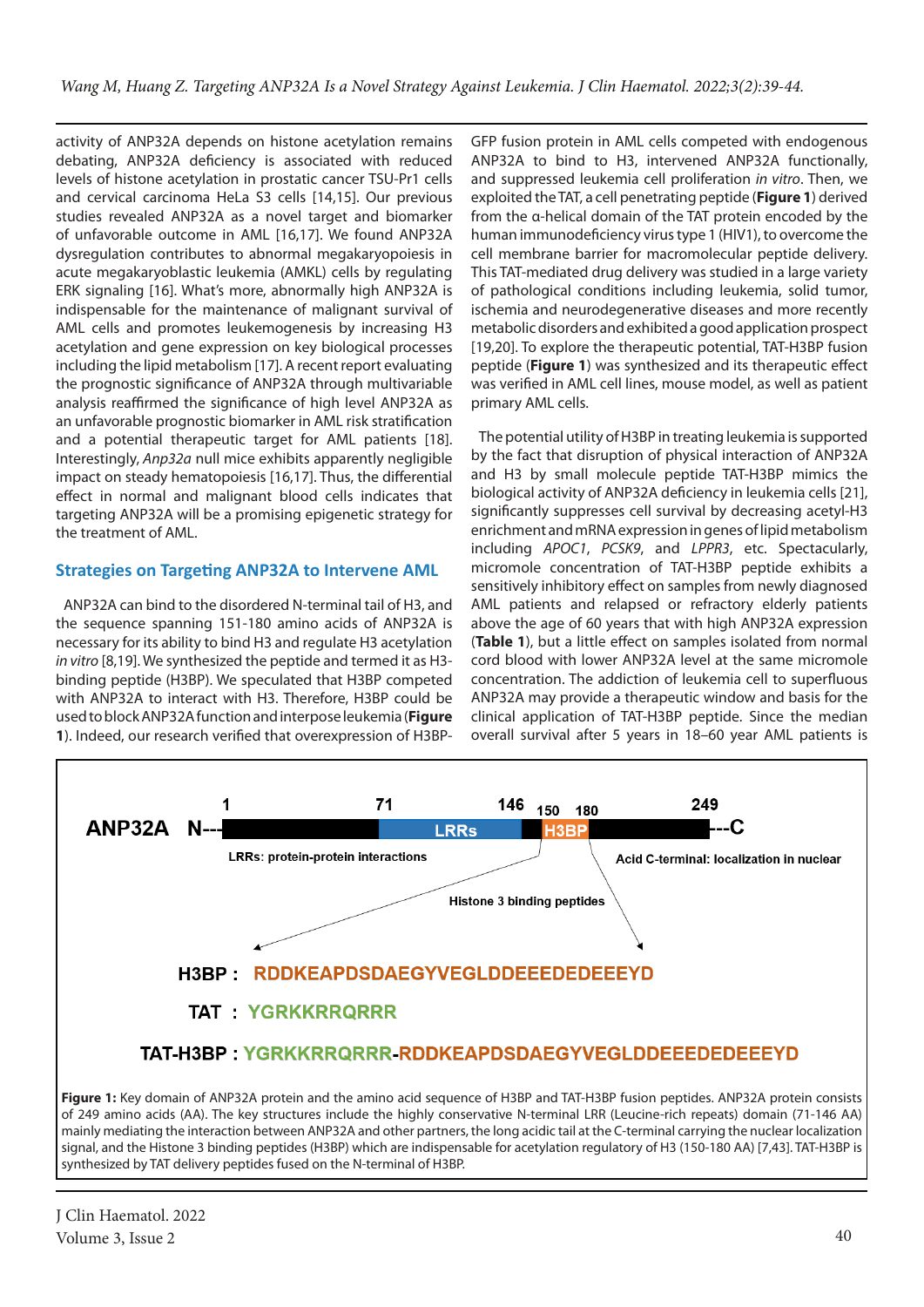| Table 1: TAT-H3BP treatment in AML patient samples. |                                                                                                                  |        |               |                |                  |                          |                                     |
|-----------------------------------------------------|------------------------------------------------------------------------------------------------------------------|--------|---------------|----------------|------------------|--------------------------|-------------------------------------|
| <b>Patient ID</b>                                   | <b>FBA classification</b>                                                                                        | Gender | <b>Source</b> | Age<br>(years) | <b>Status</b>    | <b>Efficacy</b>          | <b>ANP32A level</b><br>(AML/Normal) |
| 33                                                  | M <sub>2</sub>                                                                                                   | M      | <b>BM</b>     | 74             | Refractory       | ٠                        | 0.691                               |
| 75                                                  | M1                                                                                                               | M      | PB            | 70             | <b>Diagnosis</b> | $\ddot{}$                | 1.680                               |
| 85                                                  | M1                                                                                                               | F      | <b>PB</b>     | 65             | Diagnosis        | $\ddot{}$                | 2.477                               |
| 37                                                  | M <sub>2</sub>                                                                                                   | F      | <b>PB</b>     | 62             | Diagnosis        | ٠                        | 1.030                               |
| 60                                                  | M <sub>2</sub>                                                                                                   | M      | <b>PB</b>     | 60             | Diagnosis        | $\ddot{}$                | 5.096                               |
| 84                                                  | M <sub>2</sub>                                                                                                   | M      | PB            | 55             | Relapse          | $\ddot{}$                | 1.266                               |
| 57                                                  | M <sub>2</sub>                                                                                                   | M      | <b>PB</b>     | 51             | Diagnosis        | $\ddot{}$                | 2.024                               |
| 83                                                  | M <sub>2</sub>                                                                                                   | M      | <b>PB</b>     | 49             | Diagnosis        | $\overline{\phantom{a}}$ | 1.980                               |
| 19                                                  | M <sub>2</sub>                                                                                                   | M      | <b>BM</b>     | 48             | Refractory       | $\ddot{}$                | 1.200                               |
| 22                                                  | M <sub>2</sub>                                                                                                   | M      | <b>PB</b>     | 47             | Diagnosis        | ٠                        | 0.924                               |
| 20                                                  | M1                                                                                                               | F      | <b>BM</b>     | 45             | Diagnosis        | ٠                        | 0.901                               |
|                                                     | M: Male; F: Female; PB: Peripheral Blood; BM: Bone Marrow; + indicates inhibition and - indicates no inhibition. |        |               |                |                  |                          |                                     |

roughly 40%, however, with only around 10% surviving older patients above the age of 60 years under current standard chemotherapy that is far from being satisfactory [22,23], targeting ANP32A through H3BP may be an alternative way for therapy in those elderly AML patients. Thus, our works affirmed the effectiveness and feasibility of intervening H3 acetylation by targeting ANP32A in the treatment of leukemia.

overexpression in AML has not been reported. Exploring the key upstream signaling and corresponding drug that controls the ascent of ANP32A in AML may be another effective method to target ANP32A. It is worth mentioning that the transcription factor ChIP-sequence database in the UCSC Genome Browser exhibits a classic SP1 binding motif located on CpG island (hg19\_chr15:69109709-69114001) of *ANP32A* gene promoter in K562 and HepG2 cell (**Figure 2**). Coincidentally, our preliminary experiment shown that Mithramycin A, a clinical anti-leukemia antibiotic as the

Blocking ANP32A expression may be an alternative way to target ANP32A. The mechanism of commanding ANP32A



J Clin Haematol. 2022 Volume 3, Issue 2  $\hspace{1.5cm}$  41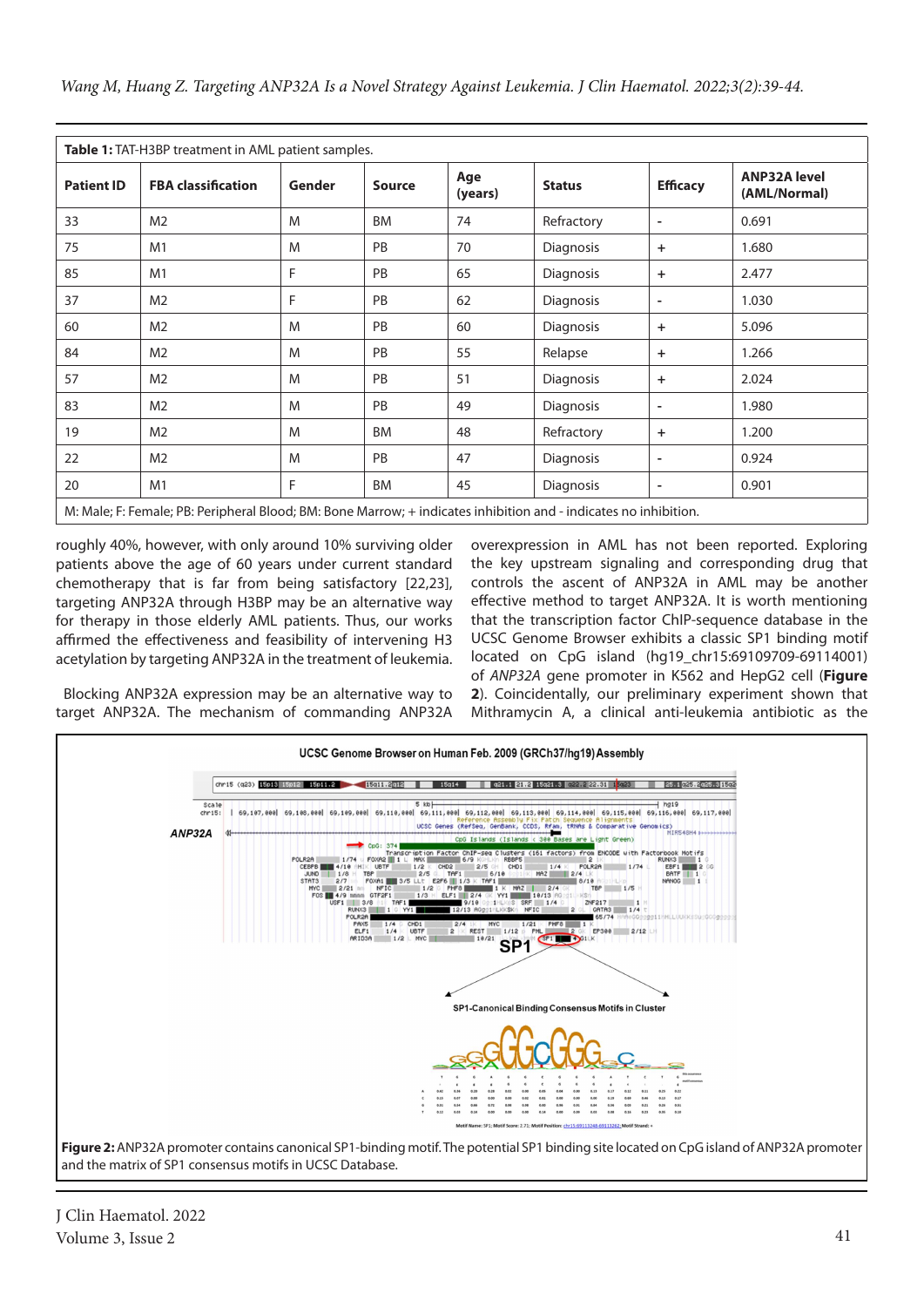canonical inhibitor of SP1, which decreases SP1 protein by inducing proteasome-dependent degradation and displaces SP1 from GC-rich regions of genes regulatory motif, efficiently suppressed ANP32A expression leading to apoptosis in AML cells. The combination of Mithramycin A and low-dose TAT-H3BP pre-treatment optimized the inhibitory effects of Mithramycin A on leukemia cells (data not shown). Therefore, we speculated that SP1 might be one upstream regulatory signal that triggers ANP32A overexpression in AML. The transcription factor SP1 (Specificity protein 1) belongs to the Sp/Kruppel (KLF) family, binds to GC-rich regions of regulatory motif of various genes and thus controls the transcription of genes responsible for proliferation, cell cycle regulation, and differentiation [24-26]. It has been reported as a metastasis risk and poor prognostic factor in multiple solid tumors, and an undertaking tumor therapeutic target [27-30]. Several studies have also uncovered the oncogenicity of SP1 in leukemia. Paranormal SP1 contributes to the drug resistance of leukemia

stem cells by inducing the expression of Survivin through ERK-MSK MAPK signaling pathway and drives the expression of oncogene DHX15 in acute lymphoblastic leukemia [31,32]. Mithramycin A consequently exhibited anti-cancer effect through a SP1-sensitive action both as monotherapy and in combination with antitumor drugs [33,34] (**Figure 3**). It is likely that combination of TAT-H3BP and clinical agent Mithramycin A may provide a solution to alleviate dose-toxicity, off-target effects and drug resistance caused by single drug treatment, and will be an alternative tactic in targeted therapy in leukemia (**Figure 3**) [35].

# **The Challenges and Perspectives of H3BP in Future**

Our TAT-H3BP peptide basing on the molecular, cellular, and structural data with more explicit information shows great superiority on targeting ANP32A to disturb leukemia. However, the TAT delivered system still has some drawbacks including



**Figure 3:** Combination of TAT-H3BP and Mithramycin A synergistically targets ANP32A to induce apoptosis of AML cell. Disruption of physical interaction of ANP32A and H3 by small peptide TAT-H3BP to alleviate disordered H3 acetylation and gene expression of lipid metabolism genes or/and inhibiting ANP32A expression by targeting the oncogene SP1 with the clinical drug Mithramycin A can be new strategy for AML therapy targeting ANP32A.

J Clin Haematol. 2022 Volume 3, Issue 2 42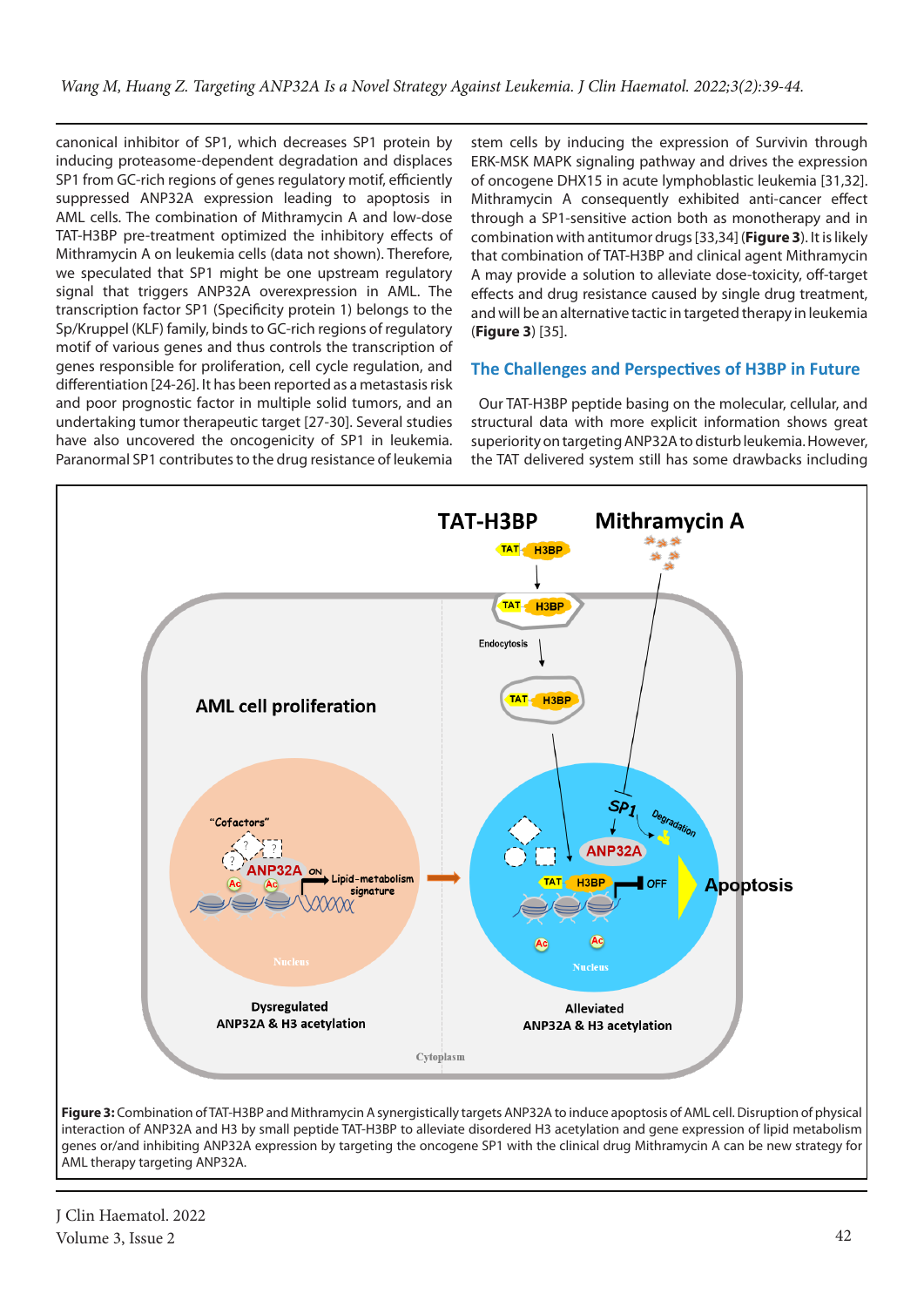poor stability in blood circulation, potential immunogenicity, and non-organ/tissue/cell specificity. In addition, the reversible activity of TAT to move out cells may cause lower intra-cellular concentration of cargo [19,36]. That may partly limit the action of TAT-H3BP and the clinical applications of TAT-H3BP in the future. Novel drug delivery systems integrating modification of TAT with nanoparticles [37], specific targeting antibody or ligand [38,39], and liposome [40] with targeting or/and stimuli-responsive properties (triggered manually by pH, light, magnetic field, enzymes etc.) may facilitate the application of H3BP in leukemia therapy. Nevertheless, it is necessary to create a less toxic and leukemia-cell-targeted carriers for small H3BP delivery in future studies.

In comparison to the immaturity of peptide drug and the difficulty for clinical use in the future, small molecule inhibitors seem to be a better choice. Over the last decades, amplified luminescent proximity homogeneous assay (AlphaLISA) has emerged as one of the most reliable screening technologies for competitive blocking agent because of its versatility, sensitivity, and homogeneous format without the need for plate evacuation or washing [41,42]. The AlphaLISA screening system can be established based on the H3BP-dependent binding activity of ANP32A with H3. Hopefully, small molecule compounds disrupting the interaction may be identified for drug development.

## **Conclusions**

In summary, our studies revealed that ANP32A is a key epigenetic regulators and therapeutic target for leukemia, provided the competitive intervention strategies of small peptide H3BP, and confirmed the effectiveness and feasibility of targeting ANP32A against leukemia. It is a novel treatment option different from the previously reported inhibitors specific to the "writers" or "readers" of H3 acetylation. These researches provide new scheme and idea for targeted therapy and precision medicine for AML.

#### **Author Contributions Statement**

Manman Wang and Zan Huang drafted and reviewed the manuscript.

#### **Conflict of Interest**

The authors declare that they have no conflicts of interest in this article.

#### **References**

1. Short NJ, Rytting ME, Cortes JE. Acute myeloid leukaemia. The Lancet. 2018 Aug 18;392(10147):593-606.

2. Newell LF, Cook RJ. Advances in acute myeloid leukemia. The BMJ. 2021 Oct 6;375.

3. Cancer Genome Atlas Research Network. Genomic and

J Clin Haematol. 2022 Volume 3, Issue 2 43

epigenomic landscapes of adult de novo acute myeloid leukemia. New England Journal of Medicine. 2013 May 30;368(22):2059-74.

4. Audia JE, Campbell RM. Histone modifications and cancer. Cold Spring Harbor Perspectives in Biology. 2016 Apr 1;8(4):a019521.

5. Benton CB, Fiskus W, Bhalla KN. Targeting histone acetylation: readers and writers in leukemia and cancer. The Cancer Journal. 2017 Sep 1;23(5):286-91.

6. Dhall A, Zee BM, Yan F, Blanco MA. Intersection of epigenetic and metabolic regulation of histone modifications in acute myeloid leukemia. Frontiers in Oncology. 2019 May 22;9:432.

7. Seo SB, Macfarlan T, McNamara P, Hong R, Mukai Y, Heo S, et al. Regulation of histone acetylation and transcription by nuclear protein pp32, a subunit of the INHAT complex. Journal of Biological Chemistry. 2002 Apr 19;277(16):14005-10.

8. Seo SB, McNamara P, Heo S, Turner A, Lane WS, Chakravarti D. Regulation of histone acetylation and transcription by INHAT, a human cellular complex containing the set oncoprotein. Cell. 2001 Jan 12;104(1):119-30.

9. Velmurugan BK, Yeh KT, Lee CH, Lin SH, Chin MC, Chiang SL, et al. Acidic leucine-rich nuclear phosphoprotein-32A (ANP32A) association with lymph node metastasis predicts poor survival in oral squamous cell carcinoma patients. Oncotarget. 2016 Mar 8;7(10):10879-90.

10. Yan W, Bai Z, Wang J, Li X, Chi B, Chen X. ANP32A modulates cell growth by regulating p38 and Akt activity in colorectal cancer. Oncology Reports. 2017 Sep 1;38(3):1605-12.

11. Tian Z, Liu Z, Fang X, Cao K, Zhang B, Wu R, et al. ANP32A promotes the proliferation, migration and invasion of hepatocellular carcinoma by modulating the HMGA1/STAT3 pathway. Carcinogenesis. 2021 Mar;42(3):493-506.

12. Reilly PT, Yu Y, Hamiche A, Wang L. Cracking the ANP32 whips: important functions, unequal requirement, and hints at disease implications. Bioessays. 2014 Nov;36(11):1062-71.

13. Zhu BD, Li XL, Liu Y, Chang J, Liu Y, Zhang DD, et al. Involvement of hepatopoietin Cn in the development of human hepatocellular carcinoma. Clinical & Experimental Metastasis. 2010 Dec;27(8):571- 80.

14. Brody JR, Kadkol SS, Hauer MC, Rajaii F, Lee J, Pasternack GR. pp32 reduction induces differentiation of TSU-Pr1 cells. The American Journal of Pathology. 2004 Jan 1;164(1):273-83.

15. Kadota S, Nagata K. pp32, an INHAT component, is a transcription machinery recruiter for maximal induction of IFN-stimulated genes. Journal of Cell Science. 2011 Mar 15;124(6):892-9.

16. Sun X, Lu B, Han C, Qiu W, Jin Q, Li D, et al. ANP32A dysregulation contributes to abnormal megakaryopoiesis in acute megakaryoblastic leukemia. Blood Cancer Journal. 2017 Dec 22;7(12):661.

17. Yang X, Lu B, Sun X, Han C, Fu C, Xu K, et al. ANP32A regulates histone H3 acetylation and promotes leukemogenesis. Leukemia. 2018 Jul;32(7):1587-97.